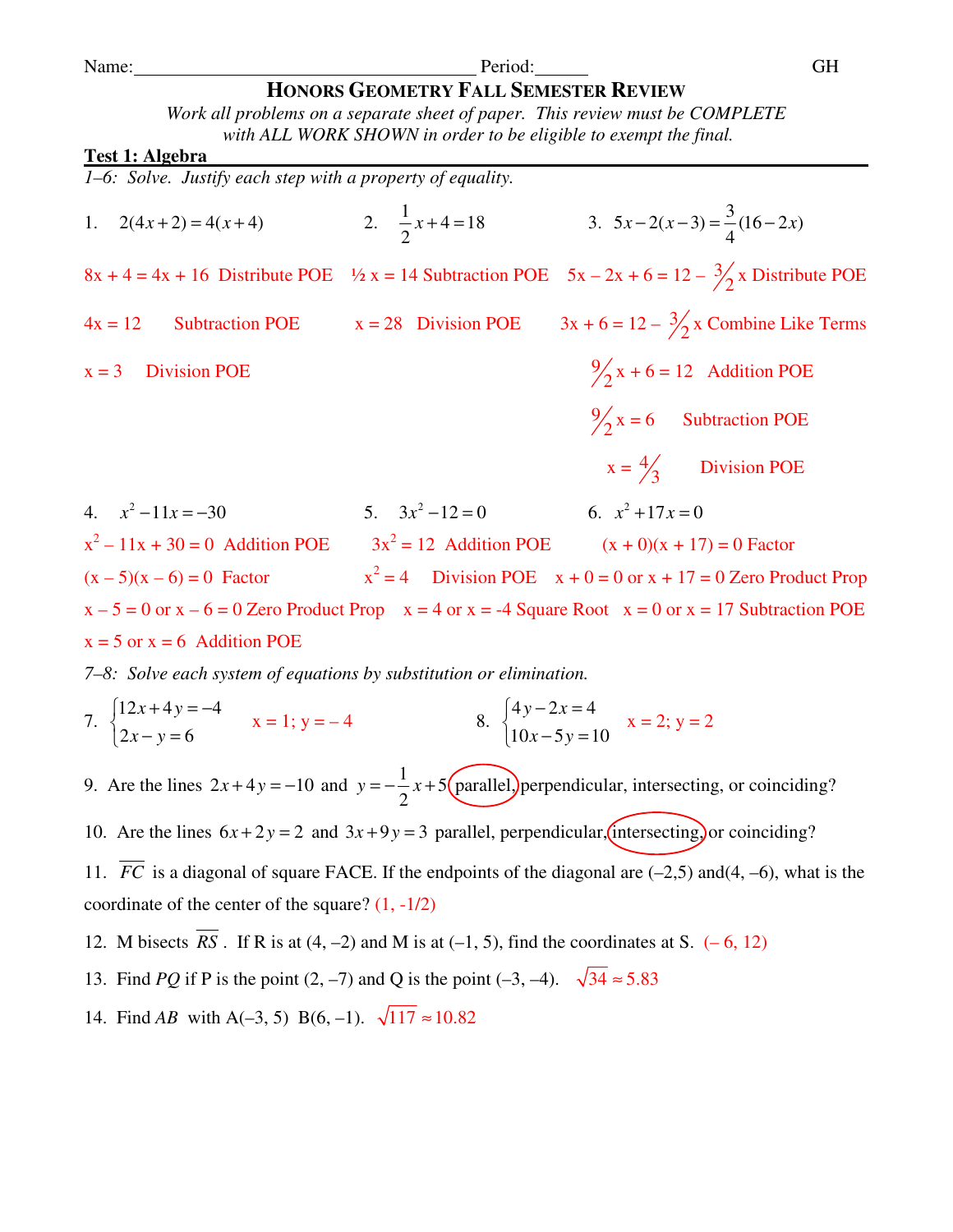#### **Test 2: Segments**

Let S be between R and T. Solve for *x* and then find the unknown segment measurements.

1.  $ST = 5x - 10$  $RS = 4x + 3$  $RT = 6x + 14$  $x = 7$  $RS = 31$  $ST = 25$  $RT = 56$  2.  $\frac{1}{2}x+2$ 2  $3x + \frac{3}{2}$ 2  $5x + 2$  $=\frac{1}{x} +$  $= 3x +$  $= 5x +$  $RS = \frac{1}{2}x$  $ST = 3x$  $RT = 5x$ 1  $2\frac{1}{2}$ 2  $4\frac{1}{2}$ 2  $RT = 7$ *x RS ST* = = =

If B is the midpoint of  $\overline{AC}$ , solve for *x* then find the measures of the unknown segments.

 $AB = 4x-4$  $7x - 3$  $AB = 4x$  $AC = 7x$  $= 4x = 7x - 3$ 5 16 32 *x AB AC* = = =  $AB = 4x + 10$  $10x + 7$  $AB = 4x$  $BC = 10x$  $= 4x +$  $= 10x + 7$ 1 2 12 12 *x AB BC* = = =

**Test 3: Angles** 

- $B$ A D  $\mathsf{C}$  $(16x+7)$ °  $(10x)$ °  $(30x - 3)°$ 5.  $x = \frac{2 \frac{1}{2}}{2}$  $m\angle ABD = 25^\circ$  $m\angle DBC = 47^\circ$  $m\measuredangle ABC = 72^\circ$ 6. *IS*  $\rightarrow$ bisects  $\angle FH$ .  $m\angle FIS = (7x+13)^{\circ}$ ;  $m\measuredangle FH = (19x - 7)$ °.  $x = 6.6$  $m\measuredangle SIH = 59.2^\circ$  $m\measuredangle FH = \underline{118.4^\circ}$
- 7. K is in the interior of *MIL* .  $m\angle MIK = (1-19x)°$ ;  $m\angle KIL = (5x+83)°$ ;  $m\angle MIL = (80-15x)$ °.  $x = -4$  *m* $\angle$ *MIK* = 77°  $m\measuredangle KIL = 63^\circ$   $m\measuredangle MIL = 140^\circ$
- 8.  $x = 3\frac{2}{3}$  $m\angle PON = 56^\circ$  $m\measuredangle POH = 124^\circ$



9. *AH* -- bisects  $\angle MAT$ .  $m\angle MAH = (12x-13)^\circ$ ;  $m\measuredangle HAT = (9x+2)^\circ$ .  $x = 5$  $m\measuredangle MAH = 47^\circ$   $m\measuredangle MAT = 94^\circ$ 10.  $x = 3\frac{1}{4}$  $m\measuredangle QUA = 86^\circ$  $m\measuredangle DUA = 94^\circ$ Q U D A  $(20x+21)^\circ$  (32*x*–10)°

## **Test 4: Logic and Proofs**

*Identify the hypothesis and conclusion of the following statements.* 

1. If you multiply two irrational numbers, then the product is irrational.

2. If two points are distinct, then there is on line through them.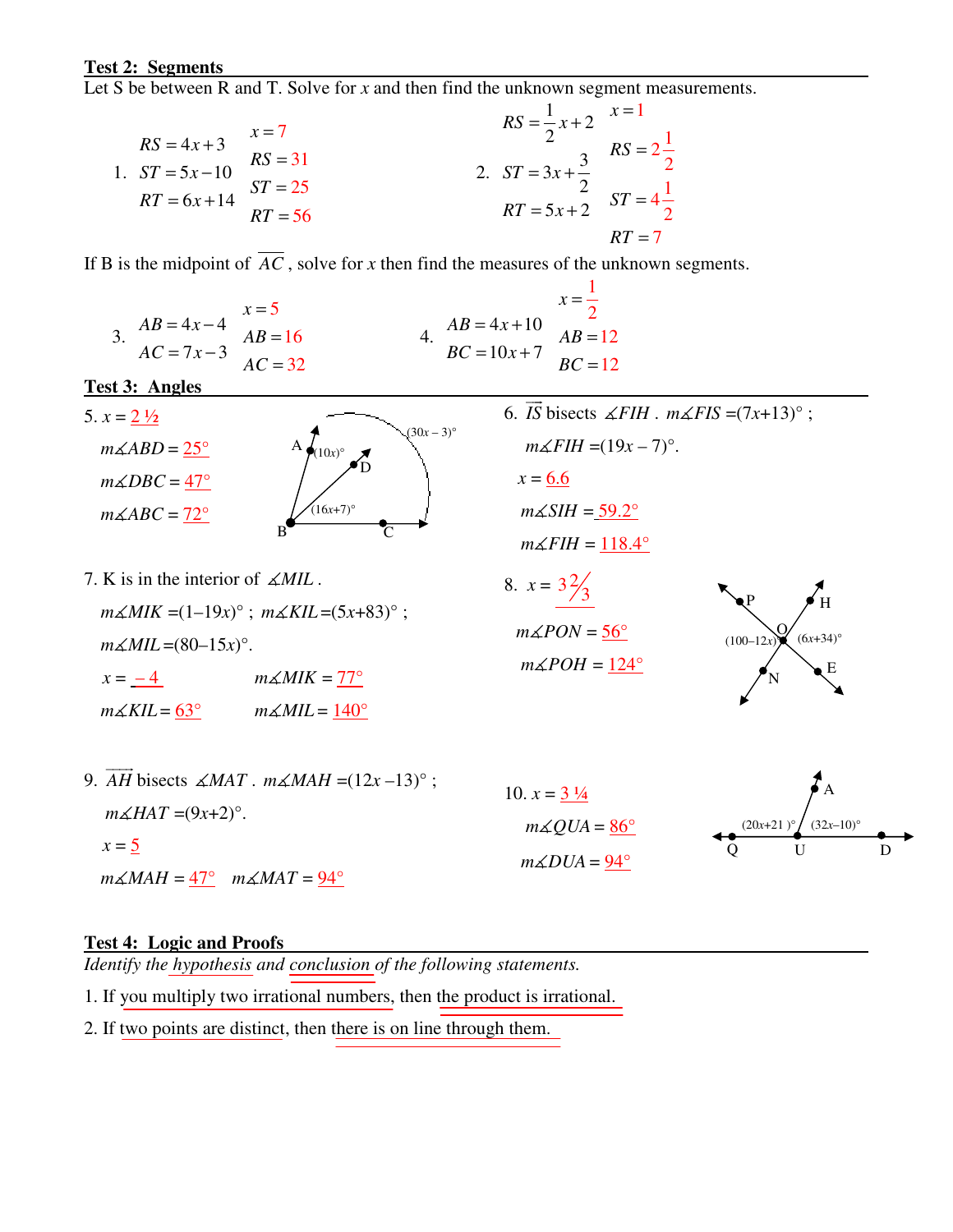*Write the inverse, converse, contrapositive, and the biconditional of the conditional statements.* 

3. If  $m\angle 1 = 35^\circ$ , then  $\angle 1$  is acute.

Inverse: If m<1  $\neq$  35°, then <1 is not acute. Converse: If <1 is acute, then  $m < 1 = 35^{\circ}$ Contrapositive: If <1 is not acute, then  $m < 1 \neq 35^{\circ}$ . Biconditional:  $m < 1 = 35^\circ$  if and only if  $< 1$  is acute.

4. If a quadrilateral is a rectangle, then it has congruent diagonals.

 Inverse: If a quadrilateral is not a rectangle, then it does not have congruent diagonals. Converse: If a quadrilateral has congruent diagonals, then it is a rectangle. Contrapositive: If a quadrilateral does not have congruent diagonals, then it is not a rectangle. Biconditional: A quadrilateral is a rectangle if and only if it has congruent diagonals.

*Find the truth value for each conditional/biconditional. If it is false, give a counterexample.* 

5. If two angles are adjacent, then they have a common ray. True

6. If *x* is a whole number, then  $x = 2$  False,  $x = 3$  is a whole number

7. The sides of a triangle measure 3, 7, and 15 if and only if the perimeter is 25. False, 6, 10, 9

8. Two angles are complementary if and only if the sum of their measures is 90°. True

*Based on the picture alone, determine if each statement is true or false.* 9. *ET* || SR False

10. *MES* is a right angle. False 11. T is between E and H True 12. M, O, S, and H are coplanar True 13.  $\overline{MO} \cong \overline{OE}$  False

14.  $\triangle$ *OET*  $\cong \triangle$ *TES* False

For each statement, make a conclusion and justify it.

15. Given:  $\overline{TO} \approx \overline{AN}$ 

Conclusion:  $TO = AN$ 

Why: Definition of congruent

17. Given: A bisects *CT*

Conclusion:  $\overline{CA} \cong \overline{AT}$ 

Why: Definition of bisects

19. Given:  $\angle DAY$  and  $\angle YAK$  are a linear pair.

Conclusion:  $\angle$ DAY and  $\angle$ YAK are supplementary Why: Linear Pair theorem 16. Given: E is the midpoint of *BD*

Conclusion:  $\overline{BE} \cong \overline{ED}$ 

Why: Definition of midpoint

18. Given: *AT*  $\longrightarrow$ bisects *MAH*

Conclusion:  $\_\leq MAT \cong \leq TAH$ 

Why: Definition of bisects

20. Given:  $\angle TOM$  is the supplement of  $\angle SUE$ 

Conclusion:  $\text{m}$ <TOM + m<SUE = 180

Why: Definition of supplementary

O M T, H, E,  $R$ S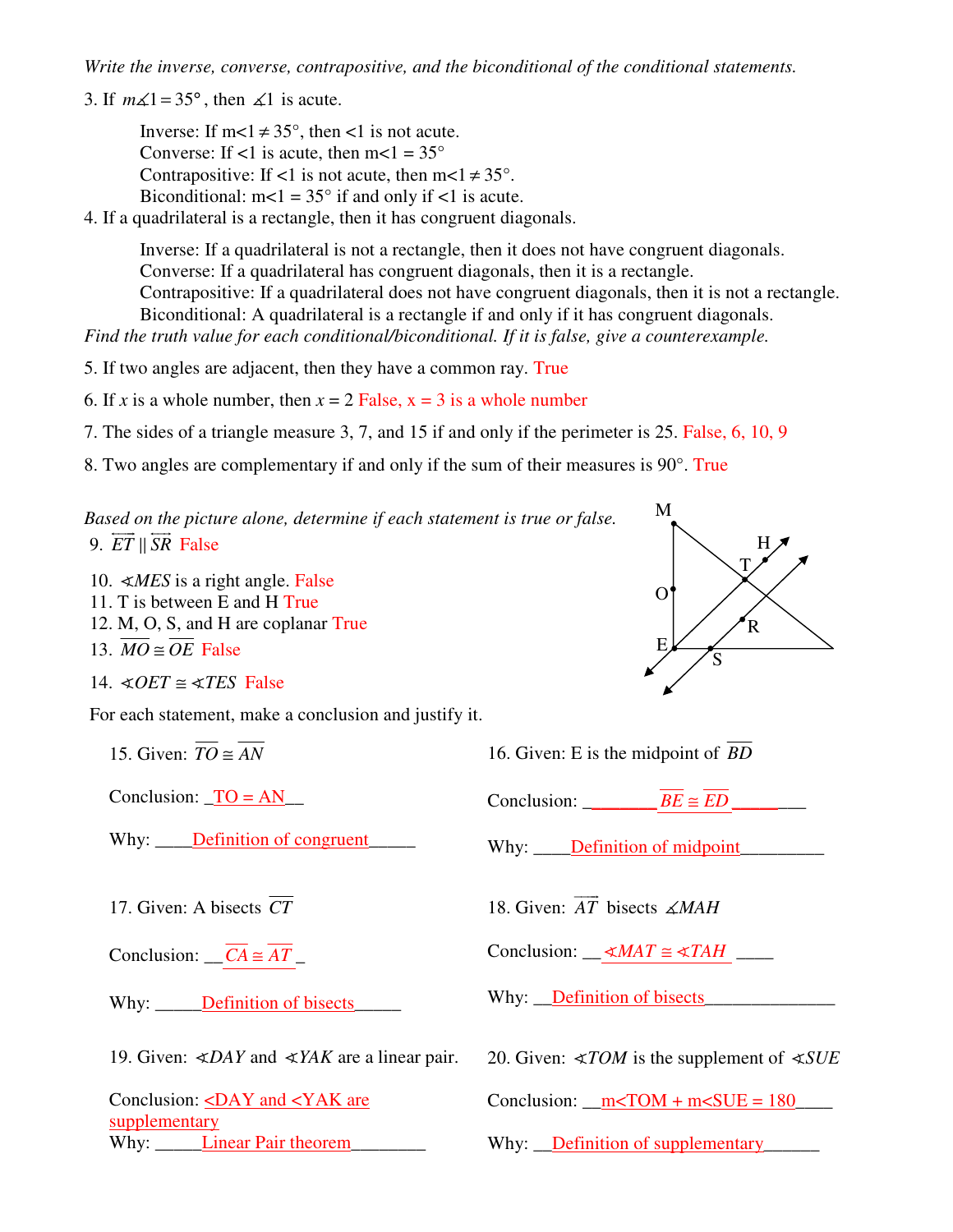#### **Test 5: Lines and Transversals**

\*\*\*\*Correction to problem done in blue\*\*\*\*

 $p || q; m \angle 3 = 22x + 4y$  $m\angle 4 = 2x + 5y$ ;  $m\angle 5 = 18x + 3y$ 1. Given:  $x = \underline{\qquad 1}$  $y = 20^{\circ}$  $m\angle 1 = 102^{\circ}$ 



*For the following problems, (a) tell what kind of angles are represented; (b) solve for x; and (c) find the measures of the angles. NOTE: Even though all six problems use the same diagram, each one is separate! Angle measures will not be the same from one problem to the next.* 

 $m\angle 10 = 9x + 22$ ;  $m\angle 12 = 12x - 14$ 

- a. Corresponding angles
- b.  $x = 12$
- c. 130° and 130°
- 3.  $m\angle 6 = 14x 18$ ;  $m\angle 11 = 9x + 17$ 
	- a. Vertical angles
	- b.  $x = 7$
	- c.  $80^\circ$  and  $80^\circ$
- 4.  $m\angle 4 = 2x + 46$ ;  $m\angle 5 = -13x + 46$ 
	- a. Same side interior angles
	- b.  $x = -8$
	- c.  $30^{\circ}$  and  $150^{\circ}$
- 5.  $m\angle 2 = 8x 3$ ;  $m\angle 9 = 3x + 27$ 
	- a. Alternate interior angles
	- b.  $x = 6$
	- c.  $45^{\circ}$  and  $45^{\circ}$
- 6.  $m\angle 1 = 10x + 3$ ;  $m\angle 7 = 2x 3$ 
	- a. Linear pair
	- b.  $x = 15$
	- c.  $153^\circ$  and  $27^\circ$



- 7.  $m\angle 3 = -2x+110$ ;  $m\angle 12 = 4x+56$ 
	- a. Alternate exterior angles
	- b.  $x = 9$
	- c. 92° and 92°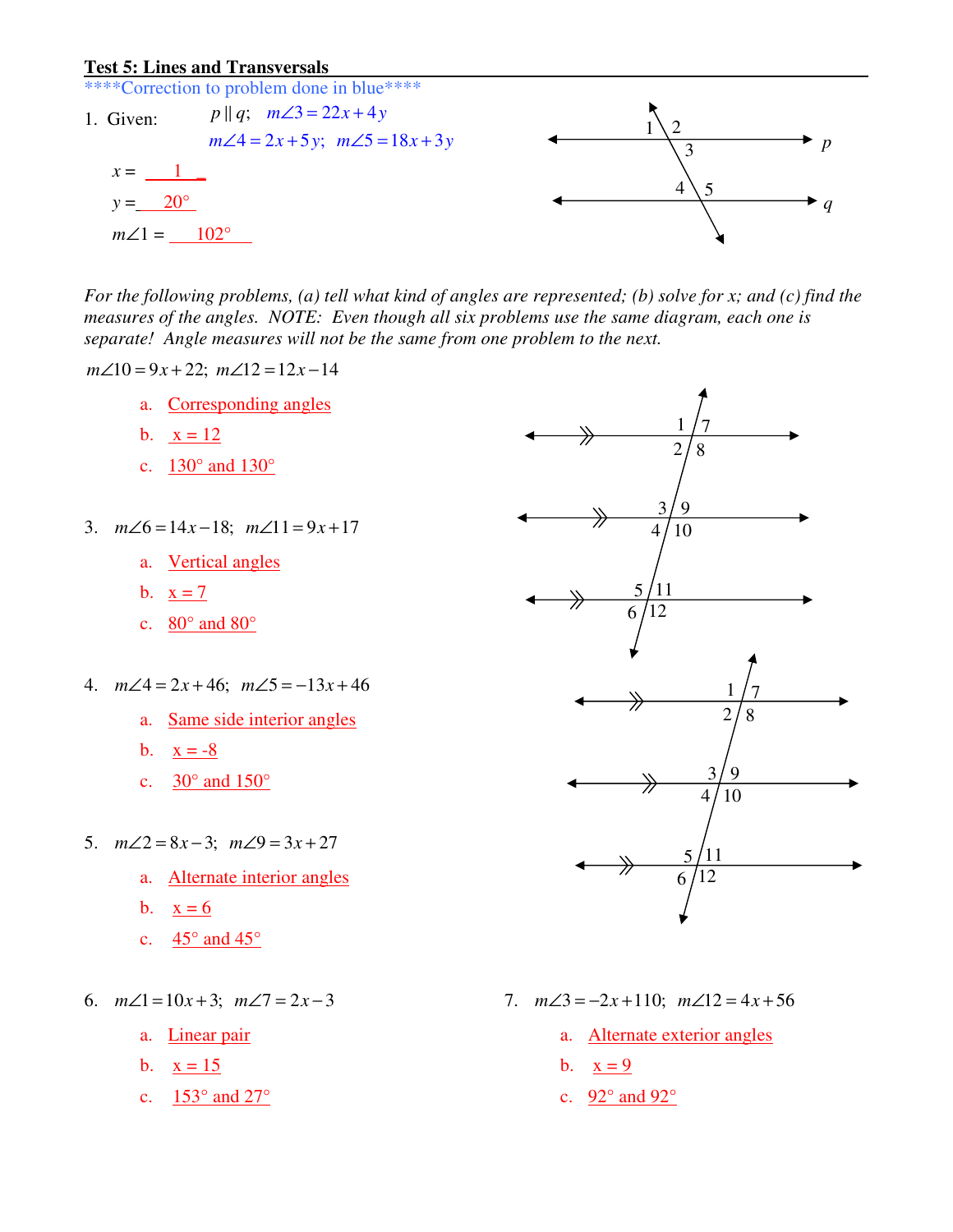## **Test 6: Triangles and Triangle Congruence**

1. Classify the following triangle by sides AND angles, and explain your reasoning.

By sides <u>Scalene</u> Why? no sides are congruent

By angles **Obtuse** Why? 1 obtuse angle

2. The measures of the angles of a triangle are in the ratio of 2:6:10. What are the measures of the angles?

32°

50°

98°

 $20^\circ, 60^\circ, 100^\circ$ 

3. Tell if the following measures can be the side lengths of a triangle, and explain how you know.



4. Name the angles of the triangle in order from shortest to longest.





6. A triangle has a perimeter of 135 cm. One side of the triangle measures (3*x*) cm. Find the value of *x* that makes the triangle equilateral.

 $x = 45$ 

7. Given the isosceles  $\triangle$ TRY, with  $\angle$ *Y* as the vertex angle,  $m\angle T = 15x + 3$  and  $m\angle R = 8x + 31$ , find:

 $x = 4$  m<R =  $63^\circ$  m <T =  $63^\circ$  m <Y =  $54^\circ$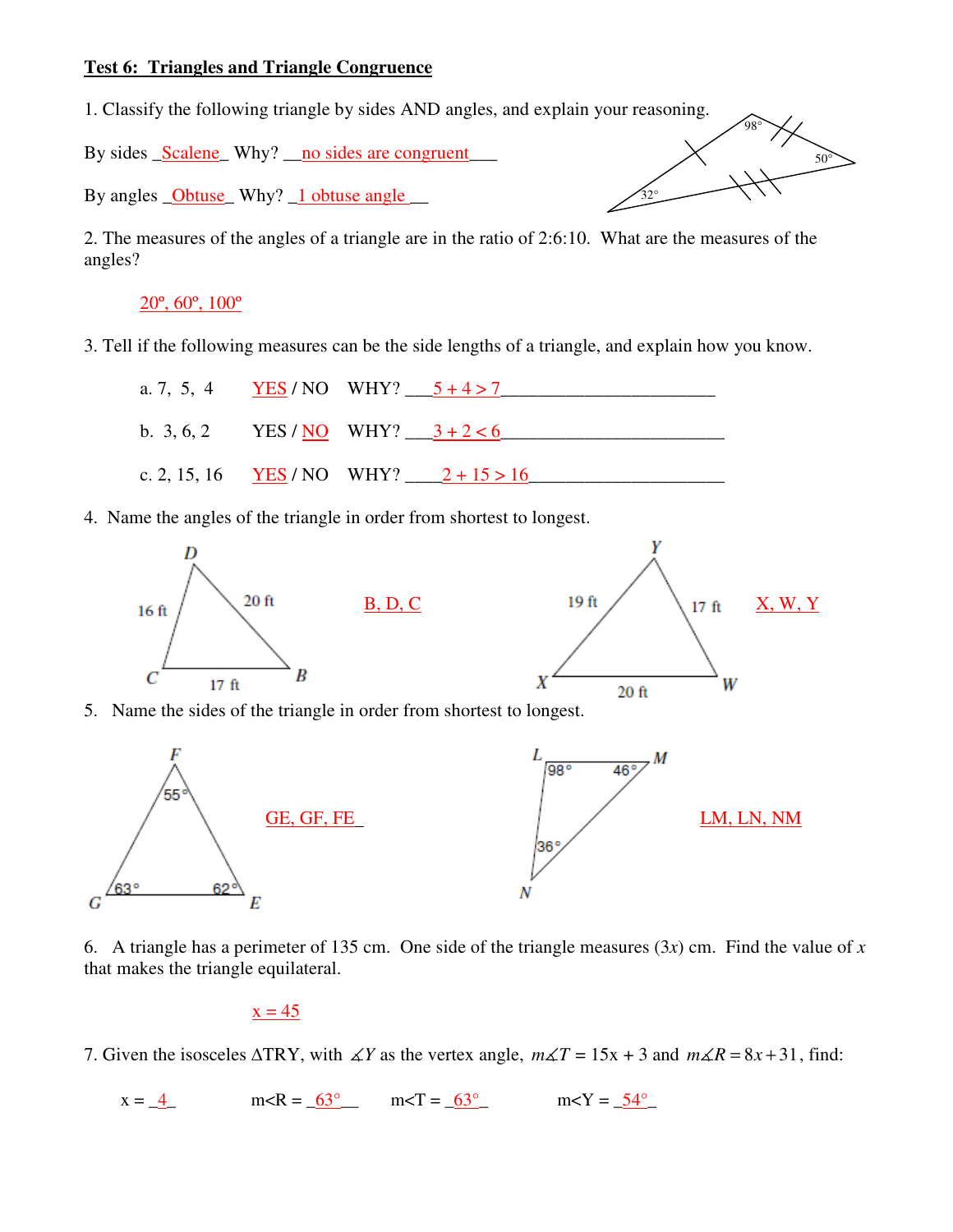

P

9.  $\triangle PUG \cong \triangle DOG$ . Name all corresponding parts.

| $P = \leq D$ | $PU \cong DO$            |  |
|--------------|--------------------------|--|
| $\simeq$     | $\overline{PG} \cong DG$ |  |
| $\simeq$     | $UG \cong OG$            |  |

10. Name the 5 postulates/theorems that prove two triangles congruent. Draw an example of each way using the appropriate markings. \*\*Examples are not drawn – look in book\*\*



- 12. a) Are the triangles congruent? NO\_\_ 10. a) Are the triangles congruent? \_yes\_
	-
	- $\mathbb{R}^1$ T
- 
- b) Why/Why not?  $\frac{SSS}{s}$

U

R

E



13. What part is missing to use AAS to prove these two triangles congruent?

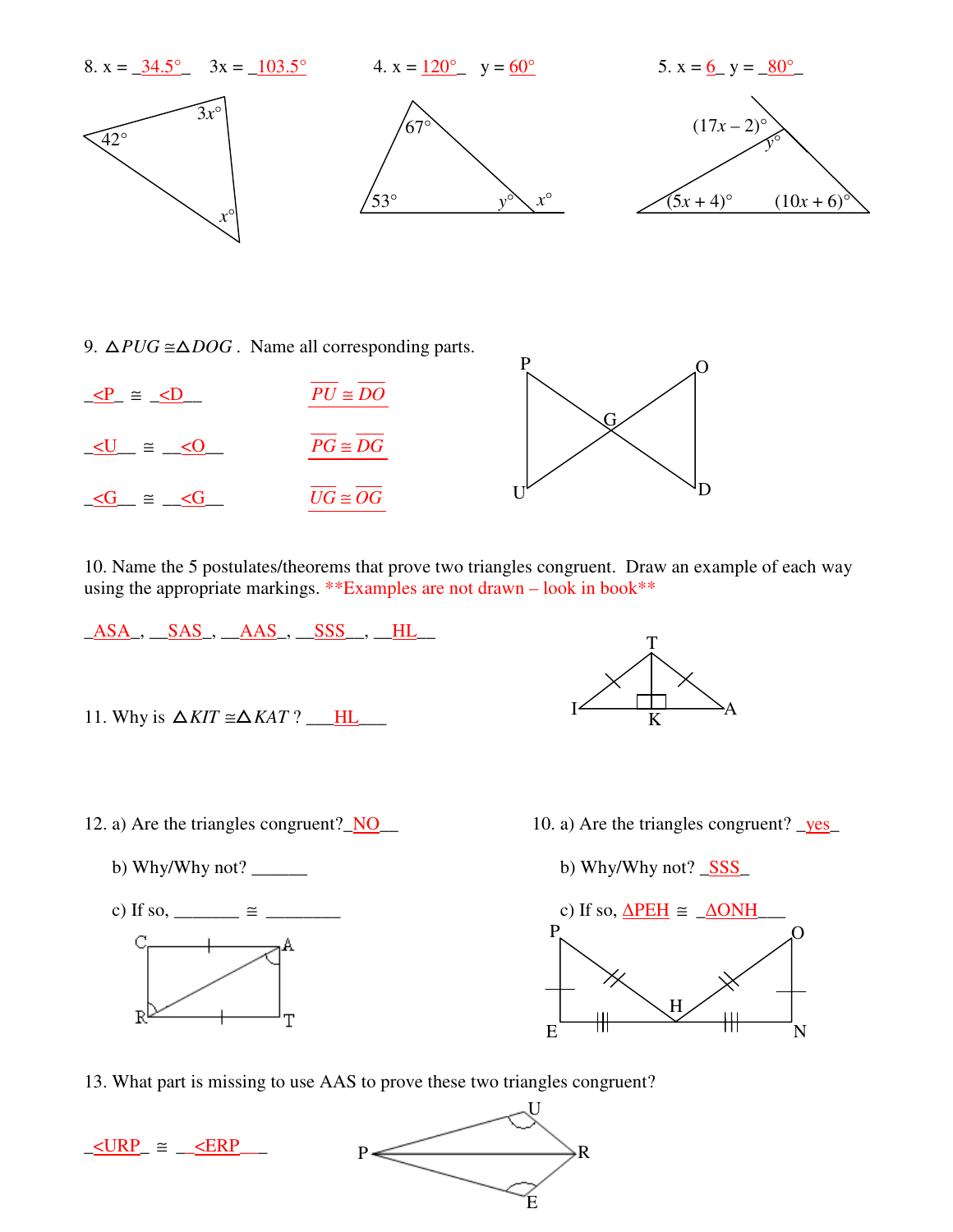14. What part is missing to use AAS to prove these two triangles congruent?



15. Find the value of x that makes these two triangles congruent.  $x = 10$ 



16. Find the value of *x* that makes these two triangles congruent.  $x = 7$ 



17. Find the value(s) for *x* that makes these two triangles congruent.

.  $x = 2$  and  $3$ 

## **Test 8: Triangle Properties**

1. Using  $\triangle ABC$  below, find *DE*, *AC*, and  $m\angle DFC$  if  $AF = 12$ . *DE = 12 AC = 24*   $m\measuredangle DFC = 132^\circ$ 





2. In the figure below,  $\overline{PR}$  is the angle bisector of  $\angle QPS$ . If  $m\angle QPS = x^2 + 5x$  and  $m\angle QPR = 3x + 10$ , solve for *x*.

#### $x = 5$

3. Draw a picture showing *M*, the incenter of isosceles  $\triangle JKL$ , with  $JK = JL$ . If  $m\angle MKL = 23^\circ$ , what is *m∠KJL* ?



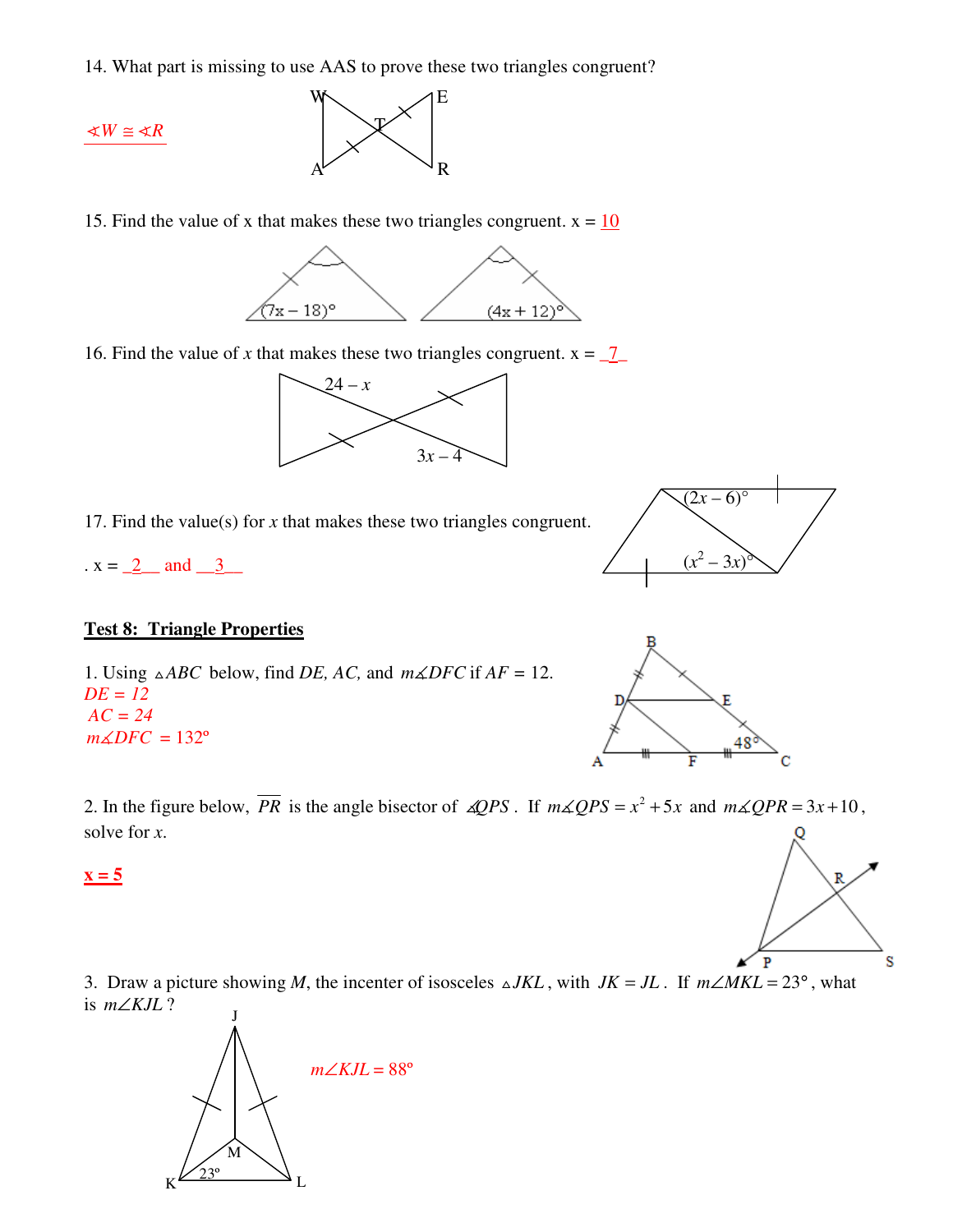4. If exactly one altitude of a triangle is the same as exactly one perpendicular bisector, what kind of triangle is it? Draw a picture.

Isosceles



5. If you are trying to find a central location that is equidistant to three points, explain when you would use the incenter and when you would use the circumcenter. Where would the three points of interest be located for each?

You would use the incenter when you are trying to find a location that is equidistant to the sides of the triangle created by connecting the three points. You would use the circumcenter to when you are trying to find a location that is equidistant to the three points. For the incenter, the three points of interest would be located at the intersections of a triangle and the circle that is inscribed inside of that triangle. For the circumcenter, the three points of interest would be located at the intersections of a triangle and the circle that is circumscribed about that triangle.

6. Given  $\triangle ABC$  with  $AB = 10$ ,  $BC = 30$ , and  $CA = 34$ , find the length of midsegment *XY*.



**Test 9: Radicals and Special Right Triangles**

**1.**  $-6\sqrt{5}$ **2.** 17 **3.**  $x^2 \sqrt{x}$ **4.**  $5\sqrt{3} - 3\sqrt{5}$ **5.**  $\frac{\sqrt{15}}{2}$ 3 **6.**  $\frac{\sqrt{30}}{10}$ 10 **7.**  $\frac{2\sqrt{14}}{15}$ 15 **8.**  $-12\sqrt{30}$ **9.**  $60\sqrt{5}$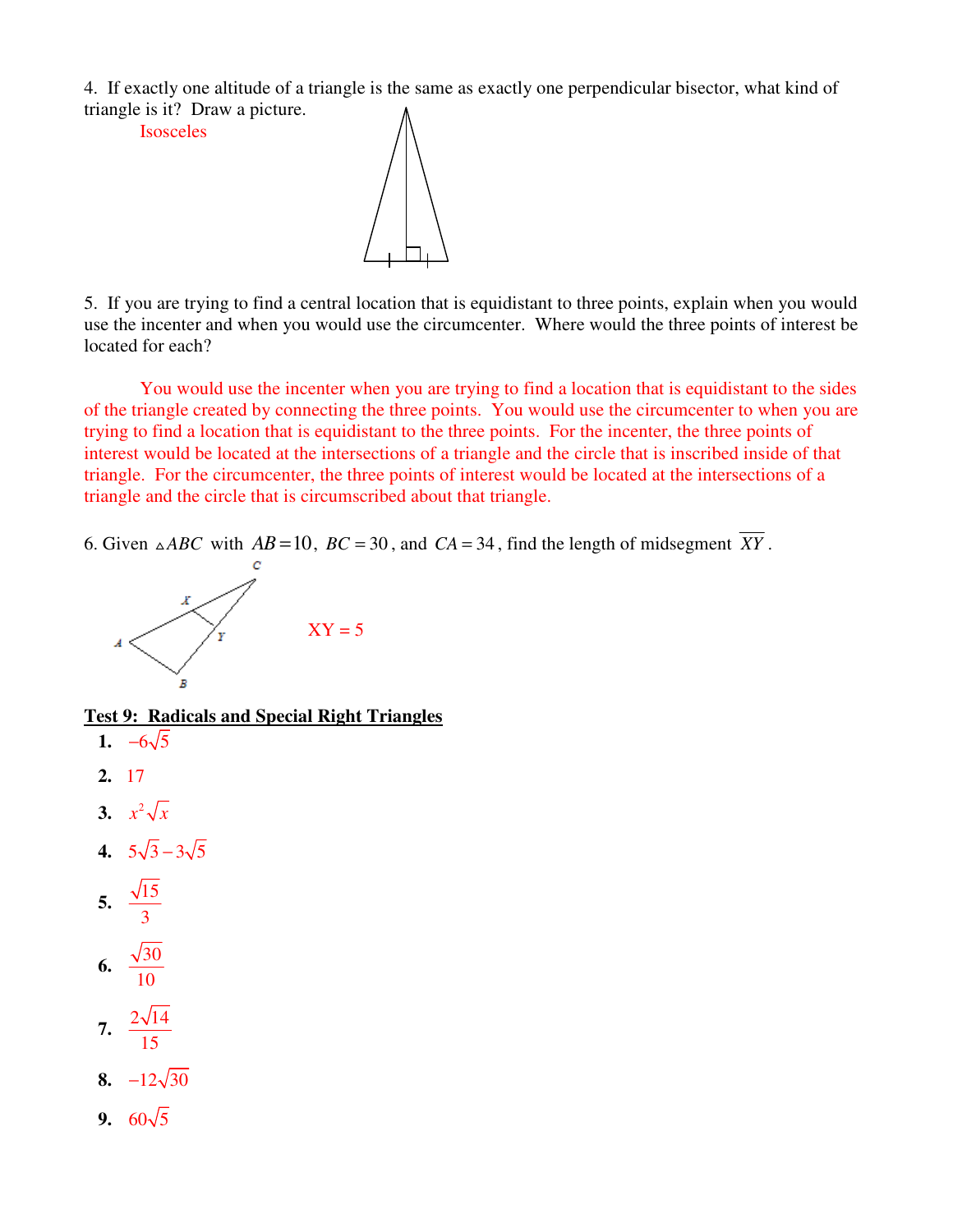**10.**  $\frac{\sqrt{3}}{2}$ 2 **11.**  $\frac{2\sqrt{7}}{7}$ 7 **12.** 8  $p\sqrt{3}$  and 4  $p\sqrt{3}$ **13.**  $6\sqrt{5}$ **14.**  $30\sqrt{7} + 10\sqrt{21}$ **15.** 162 in<sup>2</sup> **16.** 17.65 ft

**Proofs** 

*Algebraic Proofs: Find each variable.* 

1.  $L \uparrow M \uparrow N$  2.

| <b>Statements</b>    | Reasons                 |
|----------------------|-------------------------|
| $1. LM = MN$         | 1. Definition $\approx$ |
| $2.5y + 6 = 2y + 21$ | 2. Substitution         |
| $3.3y + 6 = 21$      | 3. Subtraction POE      |
| 4. $3y = 15$         | 4. Subtraction POE      |
| 5. $y = 3$           | 5. Division POE         |



Given: LM = 5*y* + 6, MN = 2*y* + 21 Given:  $m\angle NOW = (3x+5)^\circ$ ,  $m\angle WOM = (6x-16)^\circ$ 

and  $m\angle NOM = (8x)$ <sup>o</sup>

| <b>Statements</b>                               | Reasons            |
|-------------------------------------------------|--------------------|
| $1.$ m $\leq$ NOW + m $\leq$ WOM = m $\leq$ NOM | 1. Angle addition  |
| $2.3x + 5 + 6x - 16 = 8x$                       | 2. Substitution    |
| $3.9x - 11 = 8x$                                | 3. Combine like    |
|                                                 | terms              |
| 4. $9x = 8x + 11$                               | 4. Addition POE    |
| $5. x = 11$                                     | 5. Subtraction POE |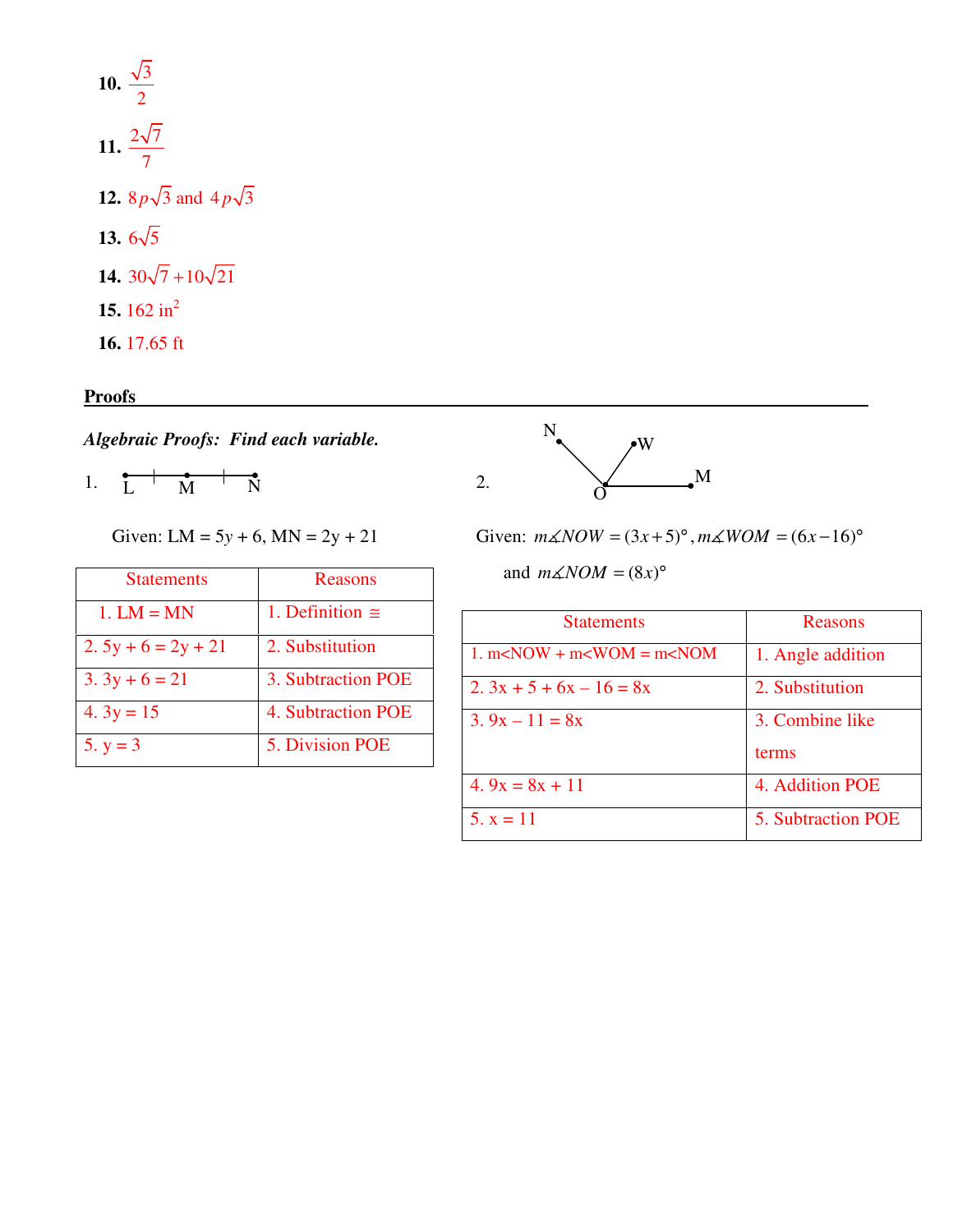3. 
$$
\begin{array}{cccc}\n & & & & \\
& \uparrow & & & \\
& \uparrow & & \uparrow & & \\
& \uparrow & & & \n\end{array}
$$



| <b>Statements</b>    | Reasons             |
|----------------------|---------------------|
| $1. LM + MN = LN$    | 1. Segment Addition |
| $2.3n + 25 = 9n - 5$ | 2. Substitution     |
| $3. -6n + 25 = -5$   | 3. Subtraction POE  |
| $4. -6n = -30$       | 4. Subtraction POE  |
| $5. n = 5$           | 5. Division POE     |



Given: LM = 3*n*, MN = 25, LN = 9*n* - 5 Given:  $m\angle NOW = (4n + 5)^\circ$ ,  $m\angle WOM = (8n - 5)^\circ$ 

| <b>Statements</b>                                           | Reasons         |
|-------------------------------------------------------------|-----------------|
| 1. <now <wom<="" and="" td=""><td>1. Linear Pair</td></now> | 1. Linear Pair  |
| are supplementary                                           | <b>Theorem</b>  |
| 2. $m<$ NOW + $m<$ WOM                                      | 2. Def.         |
| $=180^{\circ}$                                              | supplementary   |
| $3.4n + 5 + 8n - 5 = 180$                                   | 3. Substitution |
| 4. $12n = 180$                                              | 4. Combine Like |
|                                                             | <b>Terms</b>    |
| 5. $n = 15$                                                 | 5. Division POE |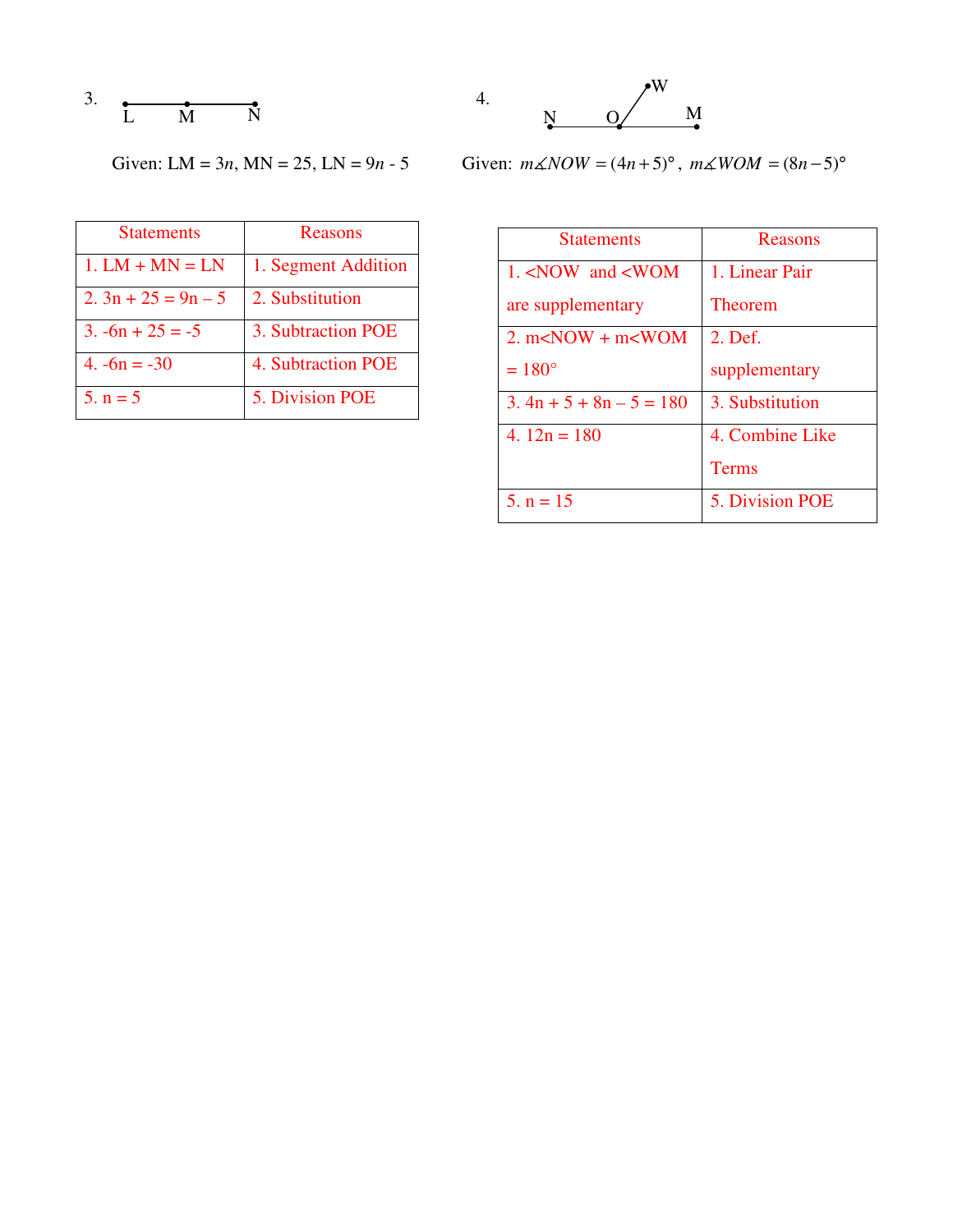# *Geometric Proofs*

| 1. Given: PN bisects MO<br>$PN \perp MO$<br>Prove: $\triangle MNP \cong \triangle ONP$ | M               | 2. Given: $\measuredangle FAB \cong \measuredangle GED$<br>$\triangle ACB \cong \triangle DCE$<br>$AC \cong EC$<br>$\mathbf{F}$<br>Prove: $\triangle ABC \cong \triangle EDC$ |
|----------------------------------------------------------------------------------------|-----------------|-------------------------------------------------------------------------------------------------------------------------------------------------------------------------------|
| <b>Statements</b>                                                                      | Reasons         | <b>Statements</b>                                                                                                                                                             |
| 1. PN bisects                                                                          | 1. Given        | 1.                                                                                                                                                                            |
| $MO$ ; $PN \perp MO$                                                                   |                 | $\measuredangle FAB \cong \measuredangle GED$ ; $\measuredangle ACB \cong \measuredangle DC$                                                                                  |
| 2. $MN \cong NO$                                                                       | 2. Def. bisects | $AC \cong EC$                                                                                                                                                                 |
| 3. $\langle$ MNP & $\langle$ OMP are rt.                                               | 3. Def $\perp$  | 2. $\leq$ FAB and $\leq$ BAC are                                                                                                                                              |
| $\langle$ 's                                                                           |                 | supplementary; <ged <d<="" and="" td=""></ged>                                                                                                                                |
| 4. $\triangle MNP \cong \triangle ONP$                                                 | 4. $Right <$    | are supplementary                                                                                                                                                             |
|                                                                                        | $\cong$ Thrm.   | 3. $m <$ FAB + $m <$ BAC = 180 $^{\circ}$ ;                                                                                                                                   |
| 5. $PN \cong PN$                                                                       | 5. Reflexive    | $m <$ GED + $m <$ DEC = 180 $^{\circ}$                                                                                                                                        |
|                                                                                        | Prop. $\cong$   | 4. $m <$ FAB = $m <$ GED                                                                                                                                                      |
| 6. $\triangle MNP \cong \triangle ONP$                                                 | 6. SAS $\cong$  | 5. $m FAB + m BAC = m GI$                                                                                                                                                     |
|                                                                                        | Post.           | $+m<$ DEC                                                                                                                                                                     |
|                                                                                        |                 |                                                                                                                                                                               |

| <b>Statements</b>                                                                             | Reasons        |
|-----------------------------------------------------------------------------------------------|----------------|
| $\mathbf{1}$ .                                                                                | 1. Given       |
| $\measuredangle FAB \cong \measuredangle GED$ ; $\measuredangle ACB \cong \measuredangle DCE$ |                |
| $AC \cong EC$                                                                                 |                |
| 2. $\leq$ FAB and $\leq$ BAC are                                                              | 2. Linear Pair |
| supplementary; <ged <dec<="" and="" td=""><td>Thrm.</td></ged>                                | Thrm.          |
| are supplementary                                                                             |                |
| 3. $m FAB + m BAC = 180°;$                                                                    | 3. Def.        |
| $m <$ GED + $m <$ DEC = 180 $^{\circ}$                                                        | Supplementary  |
| 4. $m <$ FAB = $m <$ GED                                                                      | 4. Def $\cong$ |
| 5. $m FAB + m BAC = m GED$                                                                    | 5. Transitive  |
| $+$ m $<$ DEC                                                                                 | POE(3)         |
| 6. $m <$ GED + $m <$ BAC =                                                                    | 6. Substiution |
| $m <$ GED + $m <$ DEC                                                                         | POE (4 and 5)  |
| 7. $mABC = mCDEC$                                                                             | 7. Subtraction |
|                                                                                               | <b>POE</b>     |
| 8. $\measuredangle BAC \cong \measuredangle DEC$                                              | 8. Def $\cong$ |

B

A C

D

E G

6.  $\triangle ABC \cong \triangle EDC$  6. ASA ≅ Post.